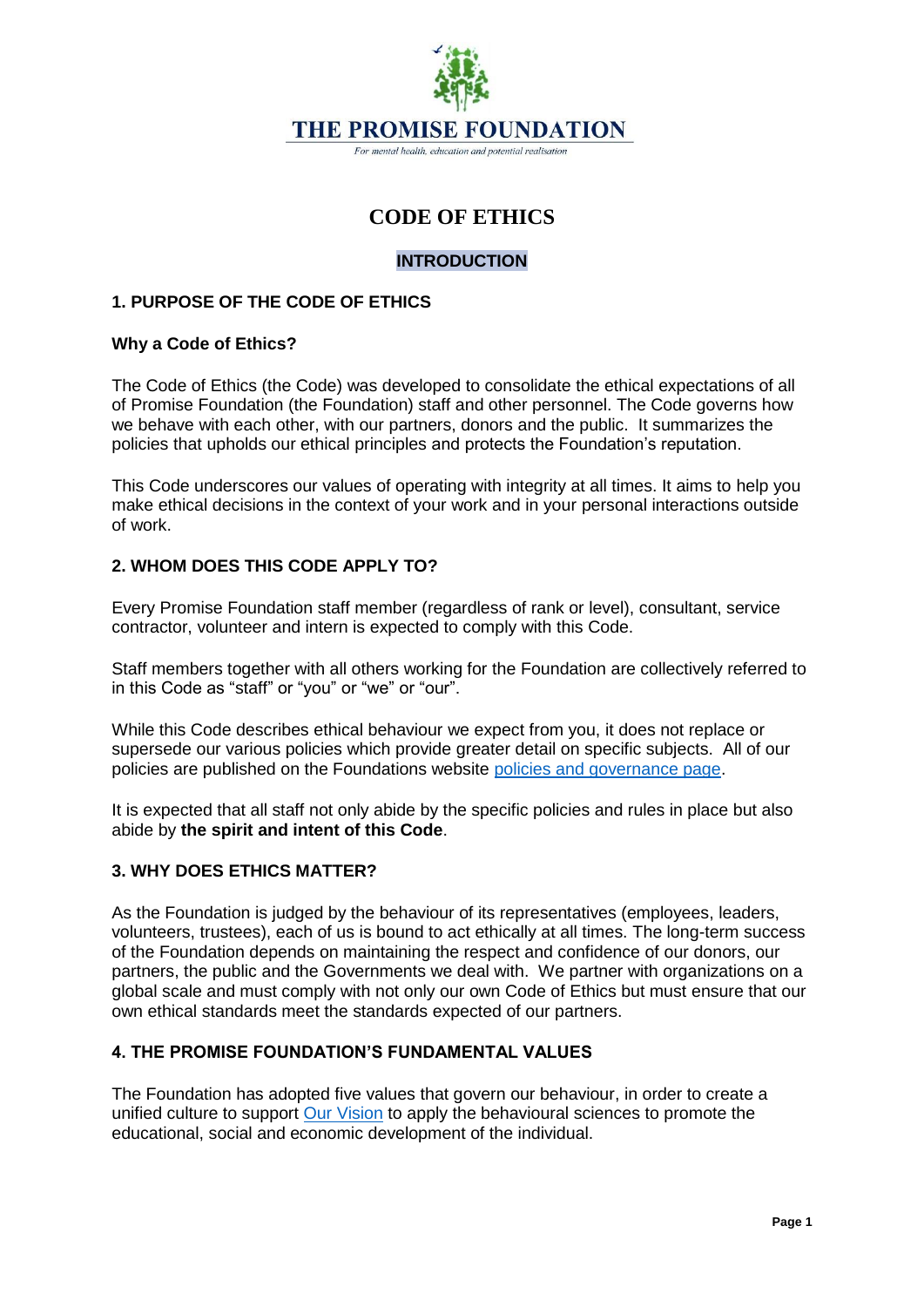## **Integrity**

We are trustworthy and reliable

We practice open and honest communication

We strive to outperform and take responsibility for our actions

#### **Transparency**

We have open communication channels

We ensure staff have the information they need to excel at their job

Policies are available to all employees

#### **Mutual Respect**

We have clear rules of conduct and lead by example

We strive to provide meaningful work for our employees and partners

We listen and show respect for different opinions

#### **Professionalism**

We remain calm under pressure

We behave consistently in a way that protects our own personal brand and the Foundation's reputation and brand.

We respect the cultural differences of the communities we serve when interacting with them.

#### **Accountability**

We set clear and realistic expectations

We clearly define our organizations goals

We provide regular feedback and opportunities for improvement.

Our values align with the *[Charter of the United Nations, Chapter XV, Article 101, Para 3](https://legal.un.org/repertory/art101.shtml)* which states that the paramount consideration in the employment of UN partner's "shall be the necessity of securing the highest standards of efficiency, competence, and integrity."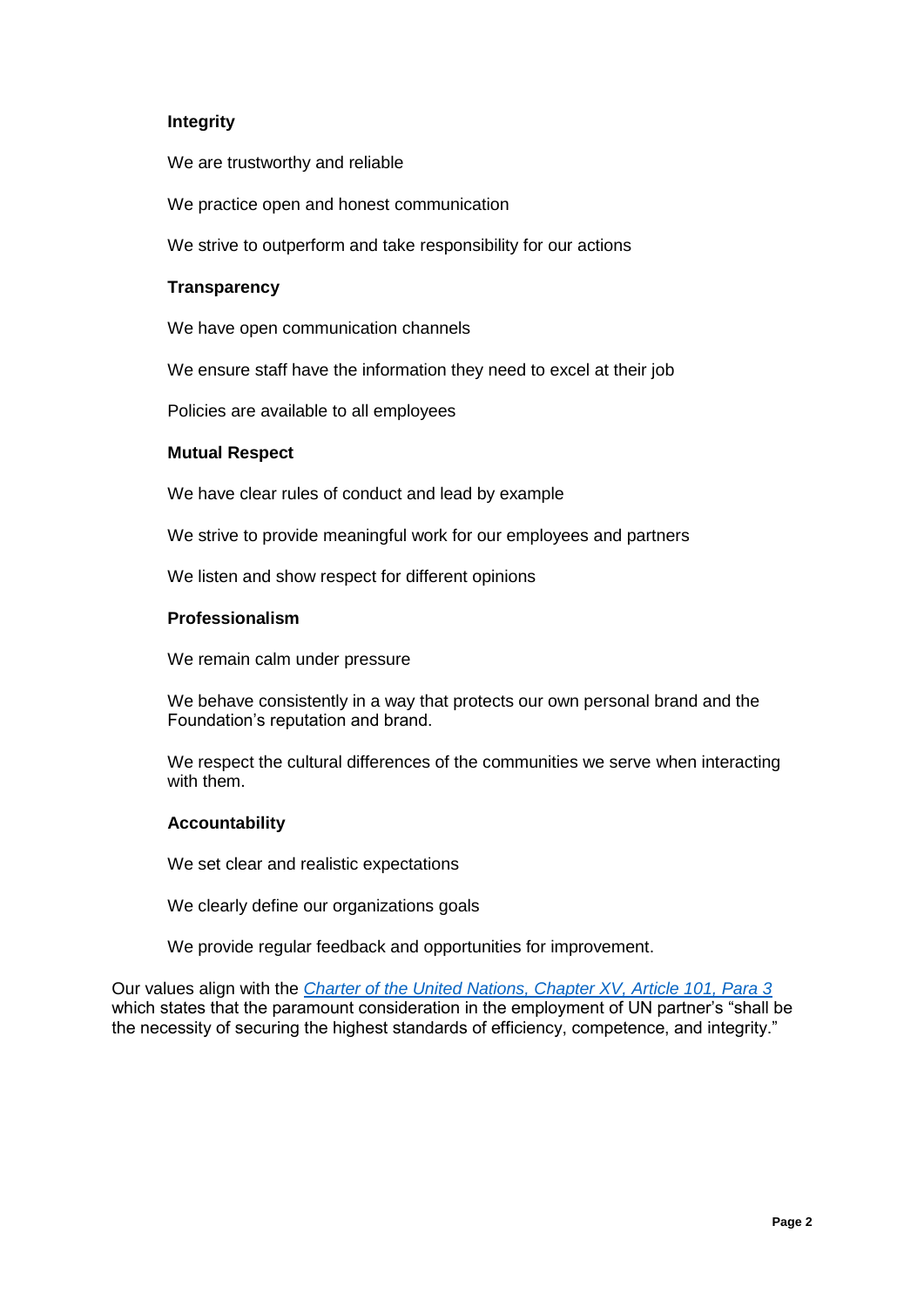## **WHAT DO WE MEAN BY ETHICAL CONDUCT?**

## **1. ACT WITH INDEPENDENCE AND IMPARTIALITY**

You must be independent, fair and objective in conducting your duties.

In working for the Foundation you must seek to protect the best interests of the Foundation, rather than those of individual governments or other personal or political interests.

## **2. ACT WITH HONESTY AND PROFESSIONALISM**

Role model the behaviours you want to see in others.

You must uphold and promote the highest standards of ethical and professional conduct, and carry out your duties with honesty, integrity and professionalism.

# **3. OBEY THE LAW**

Regardless of where you carry out Foundation's work, you must obey local laws and honour your legal obligations. For example, you must obey local traffic laws, pay your debts and avoid activities that are illegal.

# **4. AVOID CONFLICTS OF INTEREST**

Avoid placing yourself in situations where your objectivity can be questioned, or where your personal bias makes it difficult for you to maintain impartiality.

A conflict of interest is a situation in which your personal interests clash, or appear to clash*,*  with the interests of the Foundation.

An example of a conflict of interest is engaging a vendor who is a family member even if the staff member has the best intention to ensure that quality service is provided to the Foundation. In this situation, the staff member cannot protect and be loyal only to the Foundation when their personal interests in the vendor may cloud their judgment, and allow others to suspect that the staff member may not be objective and impartial.

While working for the Foundation, you must base your actions and decisions on the Foundation's priorities, rather than your personal interests, the interests of family or friends, or those of a Government. It is critical to avoid conflicts of interest, or even the appearance of a conflict, between your personal interests and your professional responsibilities.

If you are in a situation that appears to create a conflict of interest, or raises questions of possible partiality or bias, review the situation with your manager or the Director.

As we aim to align our training to the organizations with whom we partner, all staff should complete the Core Module on Conflicts of Interest Course offered by UNICEF on their training site [Agora.](https://agora.unicef.org/login/signup.php)

## **OUR POSITION ON FAMILY AND PERSONAL RELATIONSHIPS**

The Foundation supports the recruitment of family members, however, to ensure impartiality, all applicants for a position at the Foundation must disclose whether they are related to any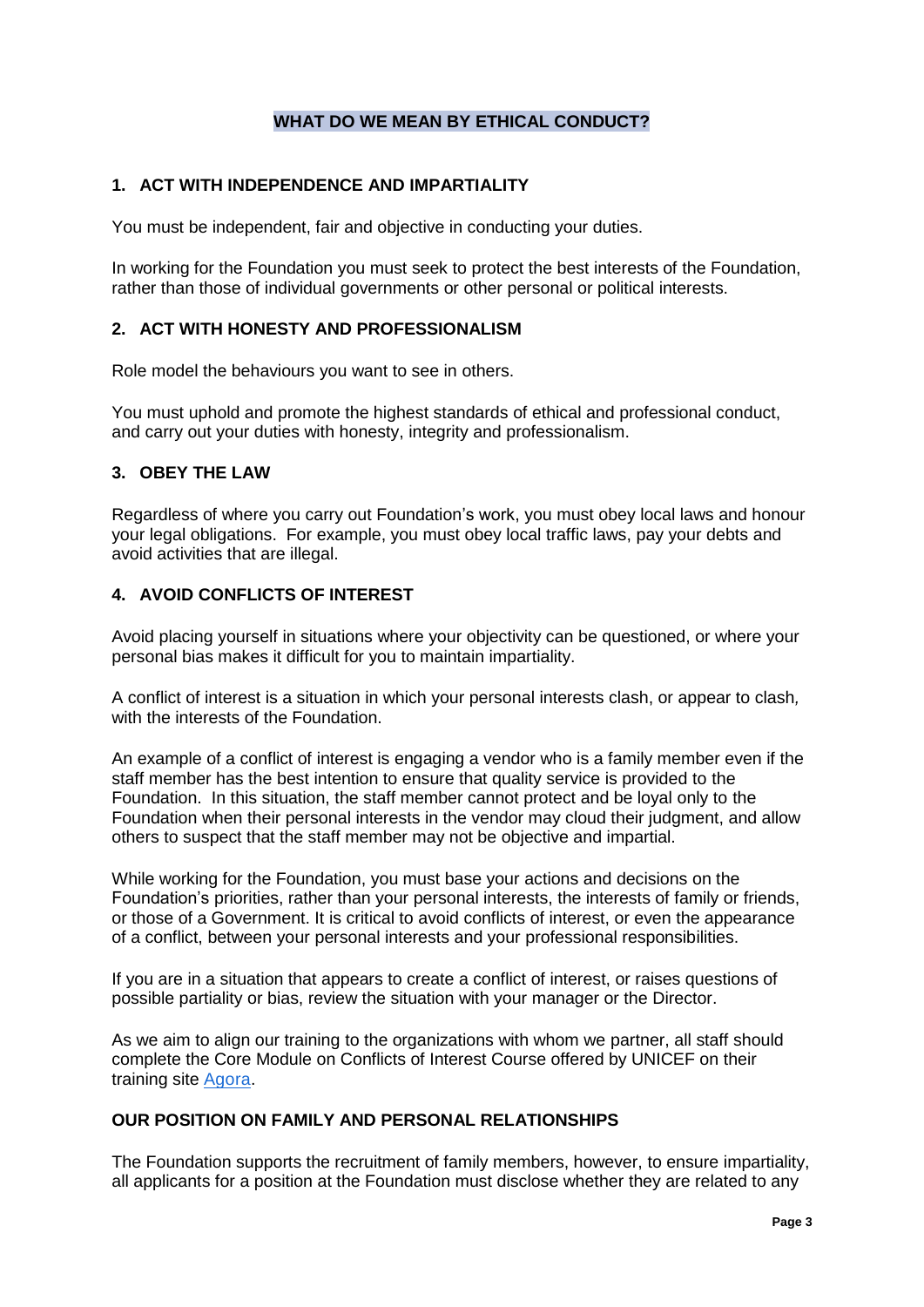Foundation staff member or contractor. Staff members cannot participate in the hiring process of a family member, and family members cannot work in the same team or line of authority.

Appointment of family members must be signed off by the Director.

## **OUR POSITION ON GIFTS, AWARDS AND PAYMENTS**

At the Foundation we follow a strict policy of not accepting or giving gifts that would compromise the Foundations Code of Ethics. This includes, honours, awards, hospitality, travel, favours or payments that are tantamount to accepting favours, bribes or unwarranted incentives.

Receiving favours and gifts in connection with your work are sensitive ethical issues at the Foundation. This is because it can create an obligation to the person who has given the gift that can damage the Foundation's reputation by calling into question your independence.

*You similarly may not accept any gift, award, or hospitality etc. from a vendor or anyone having or seeking to have a contractual relationship with the Foundation*. **There is no exception to this rule when it comes to vendors.** Any such gifts should be returned with a polite note explaining the Foundation's gift policy.

#### **OUR POSITION ON OUTSIDE EMPLOYMENT, EXTERNAL ACTIVITIES AND BOARD POSITIONS**

While working for the Foundation, you cannot undertake any outside work or activities that may interfere with your ability to perform your role at the Foundation. This includes activities that take up your time and energy, or are perceived as incompatible with your status as a Foundation staff member, contractor or volunteer.

The Foundation however, generally supports and approves of activities that contribute to your professional development as well as those activities that further the Foundation's objectives.

To ensure a conflict of interest situation does not arise, prior approval from the Director must be sought before engaging in any outside activities whether paid or unpaid, excluding studies, private unpaid social or charitable work, activities conducted outside working hours. It is however, advisable to discuss these with your supervisors in the event you have concerns.

You must obtain approval for the following:

- To own a business
- To participate on a board, panel or committee or public speaking events
- To take on outside employment
- To take on study whose coursework in greater than 10 hours per week
- To publish articles, blogs or posts on social media in your official capacity or where your opinions could damage the reputation of the Foundation by association. For example, expressing contrary political / religious / racist views on a private blog.

As a rule of thumb, when in doubt, speak to your supervisor first.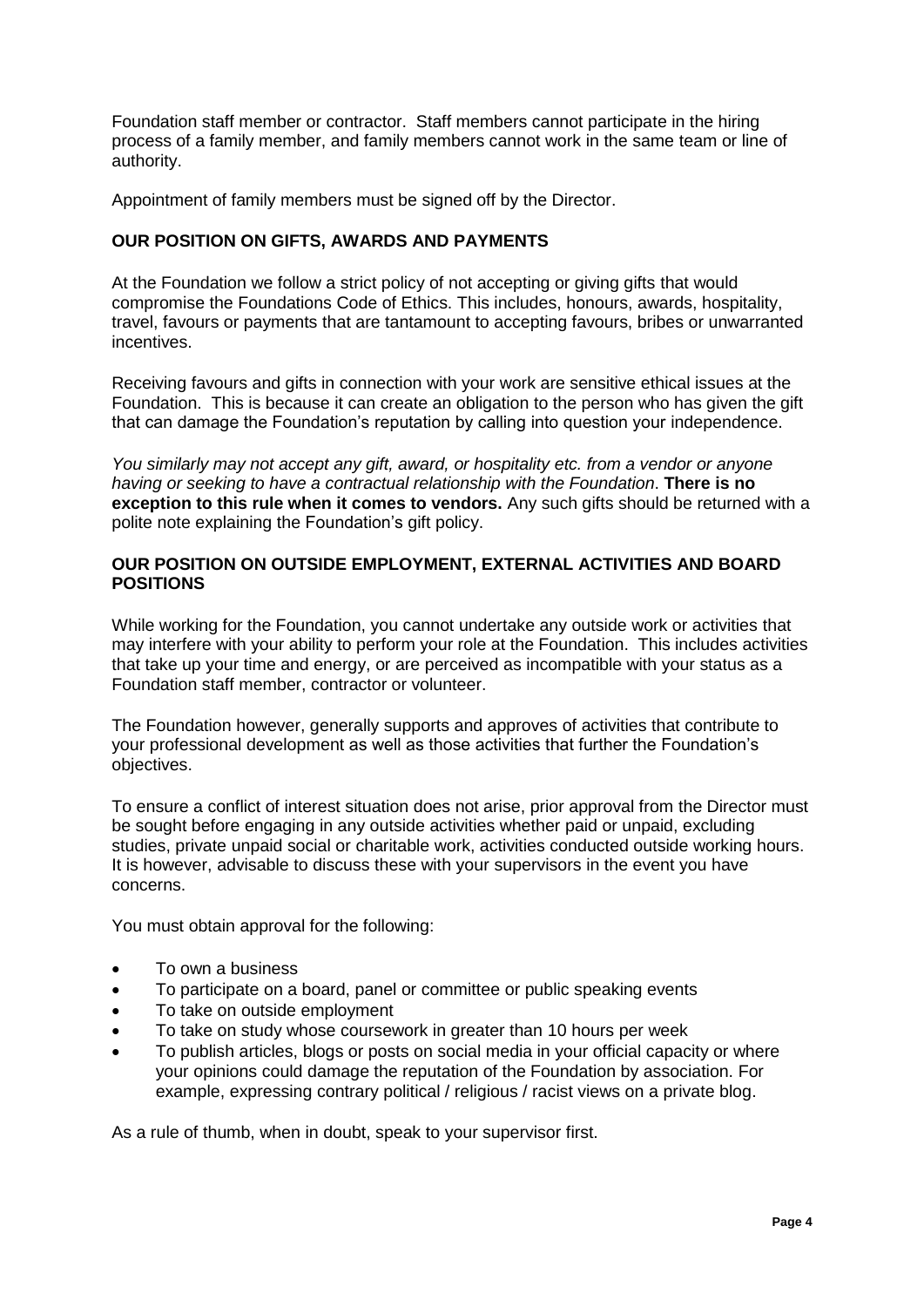# **OUR POSITION ON POLITICAL ACTIVITY**

The Foundation supports your right to vote and encourages you to do so. You are permitted to belong to a political party provided that your membership does not entail action, or an obligation to take action that is inconsistent with, or would adversely reflect upon your position in the Foundation.

We also support your right to your religious beliefs and practices.

However, as we are often partners with Governments and other global organizations, staff, contractors and volunteers are not allowed to:

- Publicly criticize Governments
- Take part in political demonstrations
- Wear politically-themed clothing or badges
- Run or hold political office
- Belong to groups that advocate violence
- Belong to racist parties
- Participate in hate speech of any kind

#### **YOU MUST DECLARE AND DISCLOSE FINANCIAL INTERESTS DERIVED FROM THE FOUNDATION**

You may not have any financial interests that may profit, or appear to benefit, from your Foundation work.

The Foundation's annual [Declaration of Interests](http://thepromisefoundation.org/files/documents/3999b5bb-0deb-4711-982b-aa8bae9ee76b.pdf) for senior staff helps maintain and enhance public trust in the integrity of the Foundation by identifying, managing and mitigating the risk of personal conflicts of interest. Designated staff at Director and above including members of the Board of Trustees are required to sign the declaration annually.

The Foundation requires *all* job candidates, regardless of level, and *all* new vendors, to complete a separate [Pre-Onboarding Conflicts of Interest Disclosure Form](http://thepromisefoundation.org/files/documents/65b145f7-7d11-4cd0-8cde-b97792bca95f.pdf) . The form provides for the disclosure of relationship so that controls can be put in place before new staff commence employment, and new vendors are onboarded in order to prevent potential conflicts of interest from developing into actual conflicts.

## **PROTECTING THE FOUNDATION'S ASSETS AND RESOURCES**

While working at the Foundation you have access to numerous assets and resources that belong to the Foundation (e.g. computer systems, supplies, vehicles, cash). You are responsible for the appropriate use and protection of these assets, which means you are expected to use the Foundation assets and resources wisely and for the benefit of the Foundation in carrying out your duties. You are expected to treat these assets and resources with care and to prevent waste and misuse.

Our assets include not only money and physical items, but also intangibles such as time, information and technology.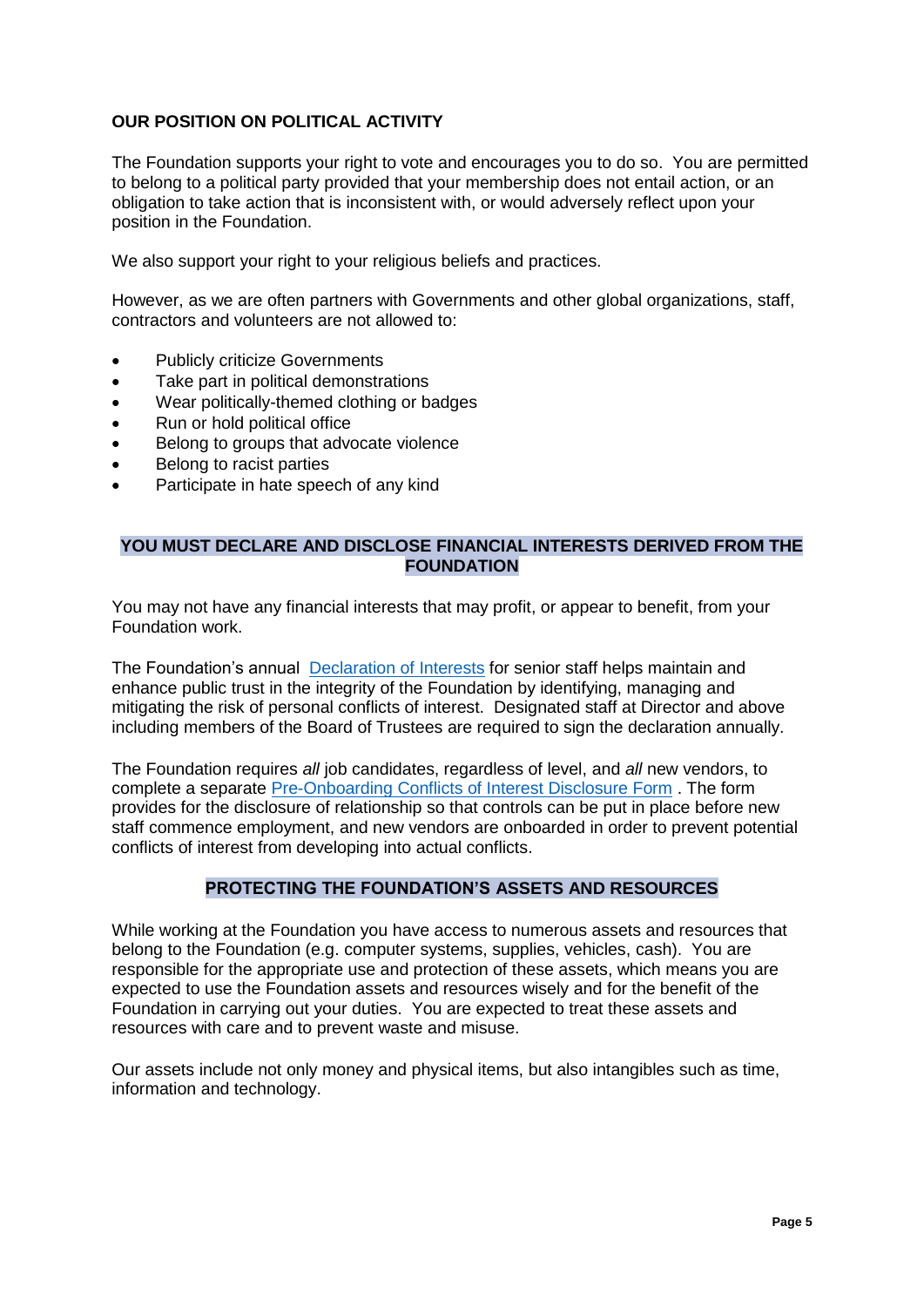#### **MONEY**

The Foundation funds are received from donors for specific objectives and purposes. You must not misuse the Foundation's funds (nor permit misuse) by spending monies on matters unrelated to the work of the Foundation, or by engaging in wasteful or inefficient expenditure.

For example, buying products or services from a vendor generally must go through a competitive process so as to obtain the best value for the Foundation. Similarly, when you submit a claim for any personal benefits or work-related expenses the claim or expense must be truthful, reasonable, and supported by appropriate documentation.

#### PHYSICAL ASSETS

The property and assets of the Foundation are intended only for official purposes. You are responsible for the professional use and reasonable care of the items assigned to you for your work such as computers, mobile phones, office equipment and vehicles. You should NOT use office supplies or other Foundation materials for personal purposes – even if the item seems small.

#### **VEHICLES**

The Foundation's vehicles are only to be used for Foundation official business purposes and cannot be used for trips unrelated to Foundation work unless specifically permission is granted by the Director and full costs are recovered including fuel, insurance and vehicle wear and tear. Similarly, you cannot request that a colleague or subordinate use a Foundation vehicle for your personal benefit. Remember to always use seatbelts, and obey local traffic rules, including speed limits and parking restrictions. Please refer to our [Company Vehicle Policy](http://thepromisefoundation.org/files/documents/7dee5dba-683d-43d2-89bc-6b22a311a73e.pdf) for details.

## TIME – YOURS AND OF OTHERS

Our people are our greatest asset. You are expected to manage your time efficiently, and apply yourself to your duties with maximum productivity and competence. If you are a manager, do not ask, require or permit subordinates or co-workers to spend working hours on non-Foundation tasks; also as a manager, do not abuse your authority, or your colleagues' good will, by asking that they perform personal tasks for you.

As you are expected to dedicate your full time and attention to your tasks and responsibilities at the Foundation, you must not let any outside activities (even where the activity has been approved) to affect your ability to perform your job.

#### OFFICE TECHNOLOGY

The Foundation's office technology (including mobile phones, computers, e-mail, Internet, and other technologies) are intended for official business purposes. The Foundation has the right to monitor and review ALL information contained in these systems, including emails (See [Internet Usage Policy\)](http://thepromisefoundation.org/files/documents/6725d8f8-00ec-4e8b-84f7-597814850333.pdf). As such, please be aware that there is no right of privacy when using the Foundation's systems and equipment.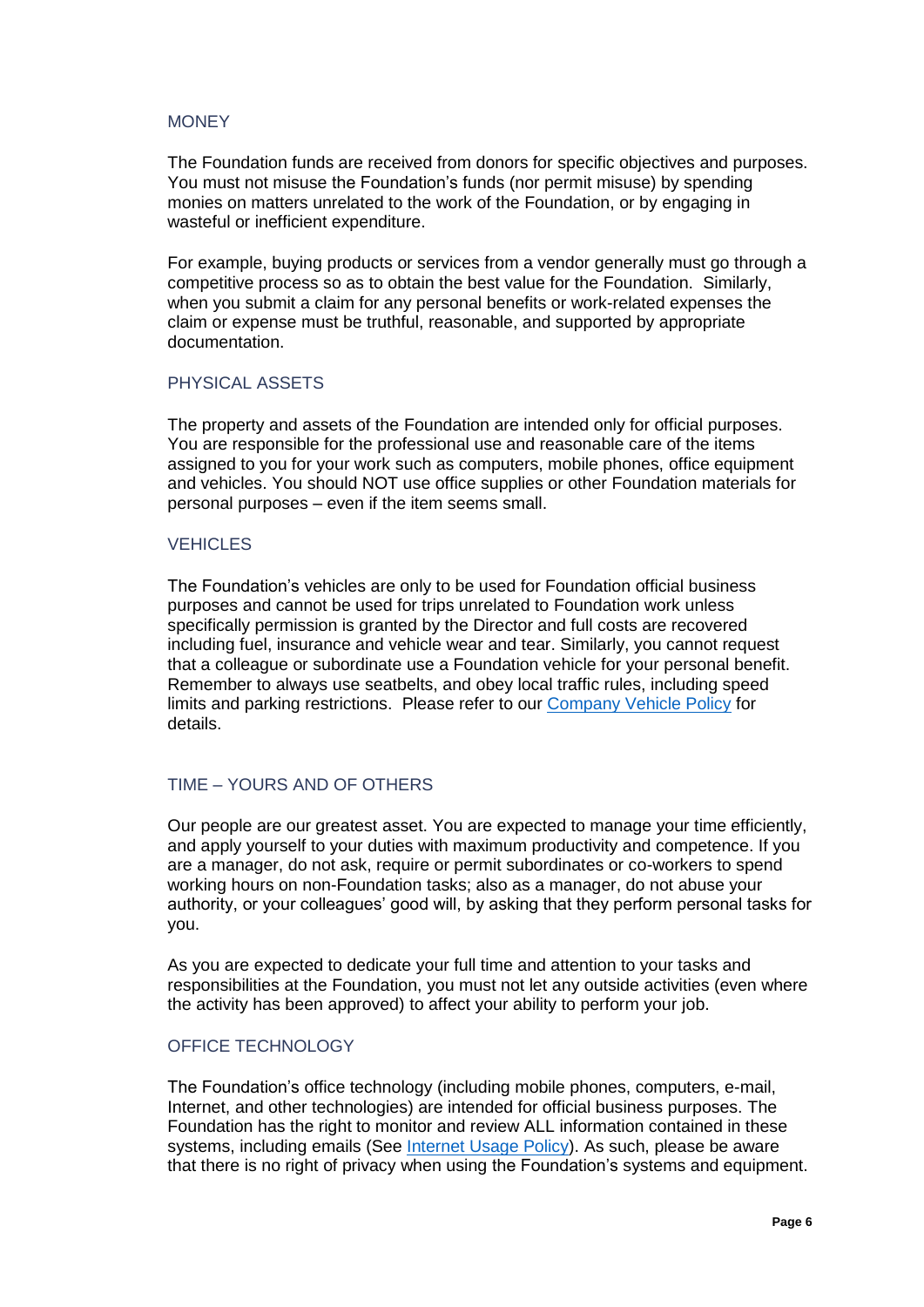You are permitted to use the Foundation's technology, such as e-mail, phones and printers, for limited personal purposes, with prior permission.

Any improper use (e.g., sending harassing, insulting, or illegal email, streaming or downloading movies using the Foundation's internet connection) is prohibited. Abuse or over-use is not be permitted. You are prohibited from using the Foundation's IT resources to access, send, copy or forward any material that is harassing, offensive, sexually oriented, illegal or defamatory, e.g., no viewing pornography, no e-mailing inappropriate jokes.

You must help maintain the security of the Foundation's technology and systems, as well as its records and other information. Do not access systems to which you are not authorized, or help anyone else to do so. Use your password to access your computer (never sign on as someone else), and do not share your password or leave it visible to others. To protect the Foundation's information from inadvertent disclosure, lock your computer even if you leave it for only a few minutes (just press *Control + Alt + Delete* at the same time). Do not "borrow" a colleague's password, credentials, grounds pass etc., and do not loan anyone yours.

*NOTE RE: USING YOUR OWN DEVICE* – While the Foundation permits senior personnel to connect to the Foundation's systems using their own personal devices, however, there are limitations, and your equipment must meet certain technological and security standards before it will be allowed to connect. Similarly, while in the Foundation's network / technology environment the use, transmission, distribution, or storage of any material in violation of the Foundations [Confidentiality Policy](http://thepromisefoundation.org/files/documents/fb4ad1b3-8567-40c3-a4a5-e6f0612db268.pdf) , [Data](http://thepromisefoundation.org/files/documents/4ab63a17-f8a5-4c3e-805d-f5c211fa7dde.pdf)  [Protection Policy,](http://thepromisefoundation.org/files/documents/4ab63a17-f8a5-4c3e-805d-f5c211fa7dde.pdf) is prohibited.

#### DATA AND RECORDS

The Foundation maintains many business and financial records in a variety of formats, including paper, digital, and other. You must cooperate in accurate recordkeeping of the Foundation. Do not damage, delete, alter, conceal or create false or misleading data, documents, or other records of the Foundation. Employees are expected to adhere to the Foundation's [Records Retention Policy.](http://thepromisefoundation.org/files/documents/dd8fddde-0538-4ed7-984d-0e1e07a1651e.pdf)

#### CONFIDENTIAL INFORMATION

Some information at the Foundation must remain confidential, including personal details of colleagues, medical records, bids, and proprietary information such as intellectual property, and more. Do not disclose the Foundation's confidential or proprietary information (that has not been made public) to anyone outside of the Foundation, or inside the Foundation except those within the Foundation with a legitimate need to know as part of their official duties, or as authorized by the Director. Please be sure to exercise the utmost discretion in regard to all the Foundation's work. If information has not been made public, it may be confidential – if in doubt, consult your manager or the Director. Refer to our policy on [Confidentiality](http://thepromisefoundation.org/files/documents/fb4ad1b3-8567-40c3-a4a5-e6f0612db268.pdf) and [Data Protection](http://thepromisefoundation.org/files/documents/4ab63a17-f8a5-4c3e-805d-f5c211fa7dde.pdf) for further information.

## **FRAUD**

Fraud and corruption in any form is unacceptable at the Foundation. This includes bribery, bid-rigging, kickbacks, reciprocity, theft, embezzlement, forgery, making false statements (including submission of false medical claims), and corrupt practices.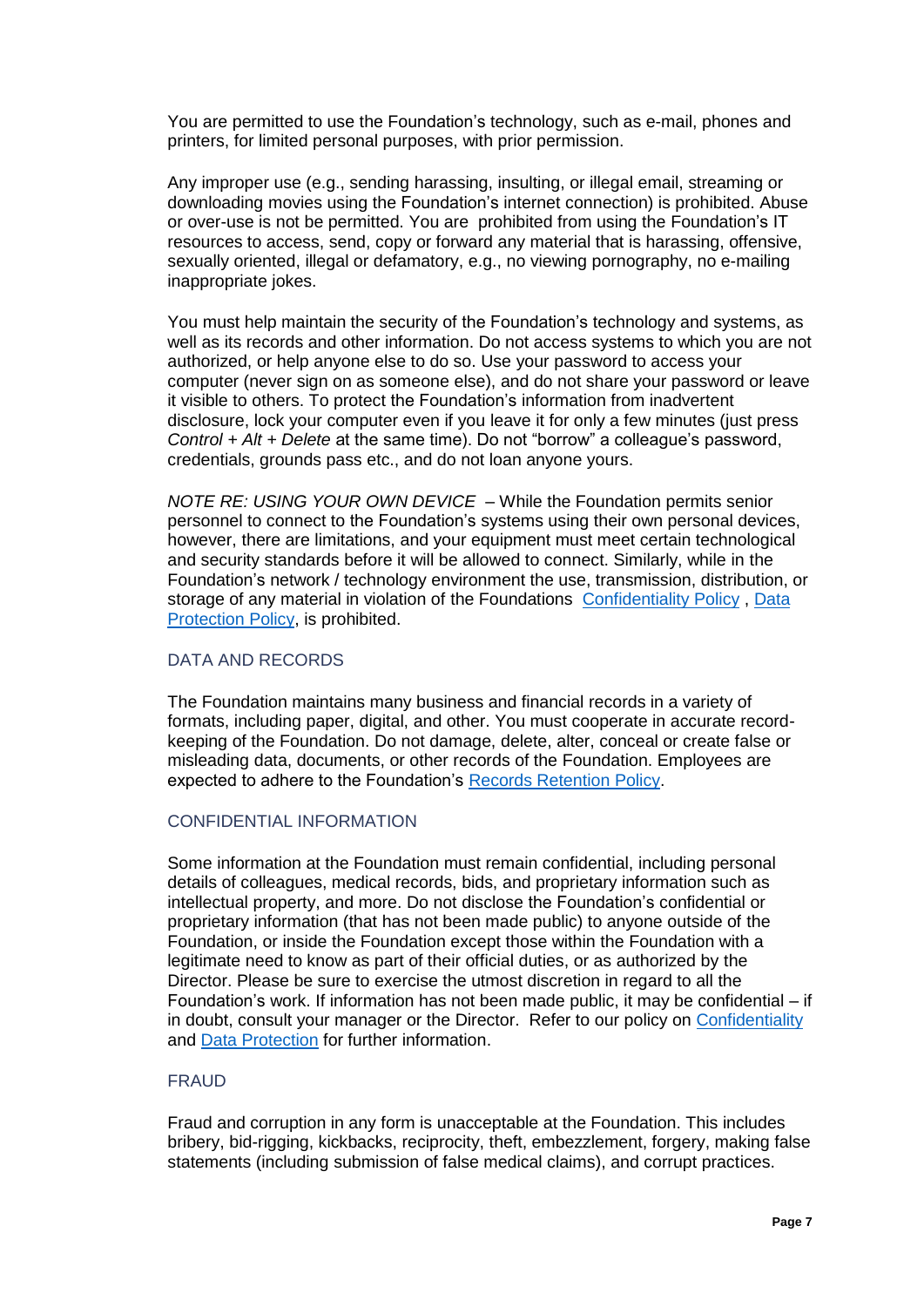**Fraud** is any act of omission an individual knowingly misrepresents or conceals a material fact:

a) in order to obtain an undue benefit or advantage or avoid an obligation for himself, herself, itself or a third party and/or

b) to cause an individual or entity to act, or fail to act, to his, her or its detriment.

**Corruption** is the act of doing something with an intent to receive an inappropriate advantage with official duties, to obtain a benefit, to harm or to influence improperly the actions of another party.

The Foundation has a zero tolerance for fraud and corruption, meaning that there are no acceptable excuses for staff members, other personnel, vendors, partners and responsible parties to engage in bribery, fraud or corruption.

All incidents of suspected fraud and corruption are to be reported by email: **[poshcommittee@thepromisefoundation.org](mailto:poshcommittee@thepromisefoundation.org)**

#### **PROTECTING THE FOUNDATION'S INTERESTS AND REPUTATION**

#### A. YOUR POSITION IN THE FOUNDATION

We should all feel proud of our work at the Foundation. The Foundation expects you to be impartial and loyal to the Foundation, and to act with integrity at all times. Therefore you are to:

- not exaggerate your position or abuse it for personal benefit.
- not intentionally misrepresent your function, official title, or overstate the nature of your duties to anyone.
- not use your position as a means of convincing or coercing someone to provide you favourable treatment.

#### B. DIGITAL MEDIA, PUBLICATIONS AND PUBLIC SPEAKING

The Foundation uses both traditional and digital media, such as Facebook, Twitter, Instagram, and web pages as critical tools to inform the public about, and engage interest in, our work.

If speaking to the media, posting on social media or publishing (digitally or otherwise) is part of your official duties, you must not advance your personal point of view or support a position on a matter that is not supported by the Foundation.

If speaking to the media, posting on social media or publishing (digitally or otherwise) is *not* part of your official duties, you do not speak for the Foundation. Retweeting a Foundation tweet is acceptable, but embellishing it is not.

If you are not speaking on behalf of the Foundation, before considering speaking to the press, issuing statements, taking part in media productions, or submitting books, articles or other material for publication or electronic dissemination related to the work of the Foundation, you must seek and obtain prior approval by the Director.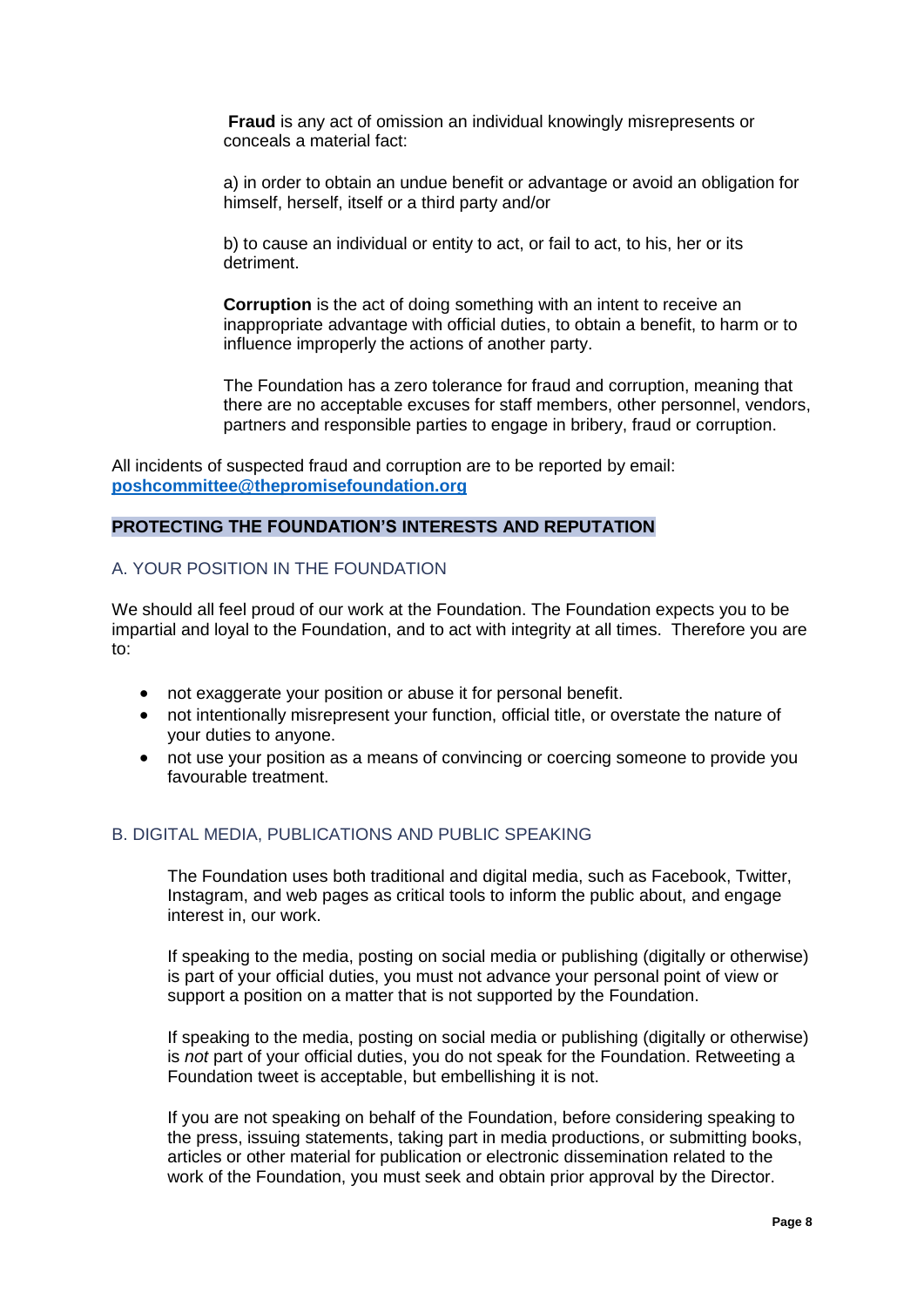When using social media for *personal* purposes, add a disclaimer in your social media profile that your views are personal and do not necessarily reflect the endorsement of your employer. Use care, discretion and good judgment when posting and leaving comments on social media sites. Do not use the Foundation's logo or indicate an official connection with the Foundation so as to avoid confusion.

Do not publish anything that you would not want to see reported in the news, or that can harm the reputation of the Foundation

Do not engage in any social media activities that can serve to embarrass you, your coworkers or the Foundation. Refer to our [Social Media Policy](http://thepromisefoundation.org/files/documents/e578ff9b-ec1e-488f-ae59-77daea63463c.pdf) for more details.

# C. INTELLECTUAL PROPERTY

All programs, documents, communications, presentations, research generated as part of your work at the Foundation belong to the Foundation.

All software solutions developed or purchased for the Foundation belong to the Foundation.

Software licensed to, or developed for, the Foundation must not be used for your personal use.

You must take care not to infringe on the intellectual property rights of others. This means, you may use other organization's information or creations only if it is available in the public domain without restrictions, or consent has been received.

You must not install, copy or download information or programs unless you have a license to do so.

You must not install, copy or download illegally or pirated copies, or otherwise violate licensing agreements or copyright law.

#### D. DEALING WITH THIRD PARTIES – EXTERNAL PARTNERS, DONORS, CONTRACTORS, NGOS AND VENDORS

The Foundation often engages third parties, including vendors or suppliers, NGOs, partners or private sector organizations. Prior to engaging third parties, we must conduct appropriate due diligence in order to avoid engaging in business transactions with parties who do not meet the Foundation's expectations with regard to ethical behaviour and business practices. In doing so, consideration should be given to the following:

- Does the proposed relationship create the impression of favouritism or lack of objectivity
- Are you affiliated with the external party?
- Is there a conflict of interest?

All vendors and partners with a contract in excess of Rs. 500,000 are expected to comply with the Foundations [Supplier Code of Ethics](http://thepromisefoundation.org/files/documents/324d3218-2307-4760-b275-2792b3de4e6e.pdf) and sign the Pre-Onboarding Conflict of [Interest Declaration](http://thepromisefoundation.org/files/documents/65b145f7-7d11-4cd0-8cde-b97792bca95f.pdf) . You may not sign any contract on behalf of the Foundation unless you have the authority to do so.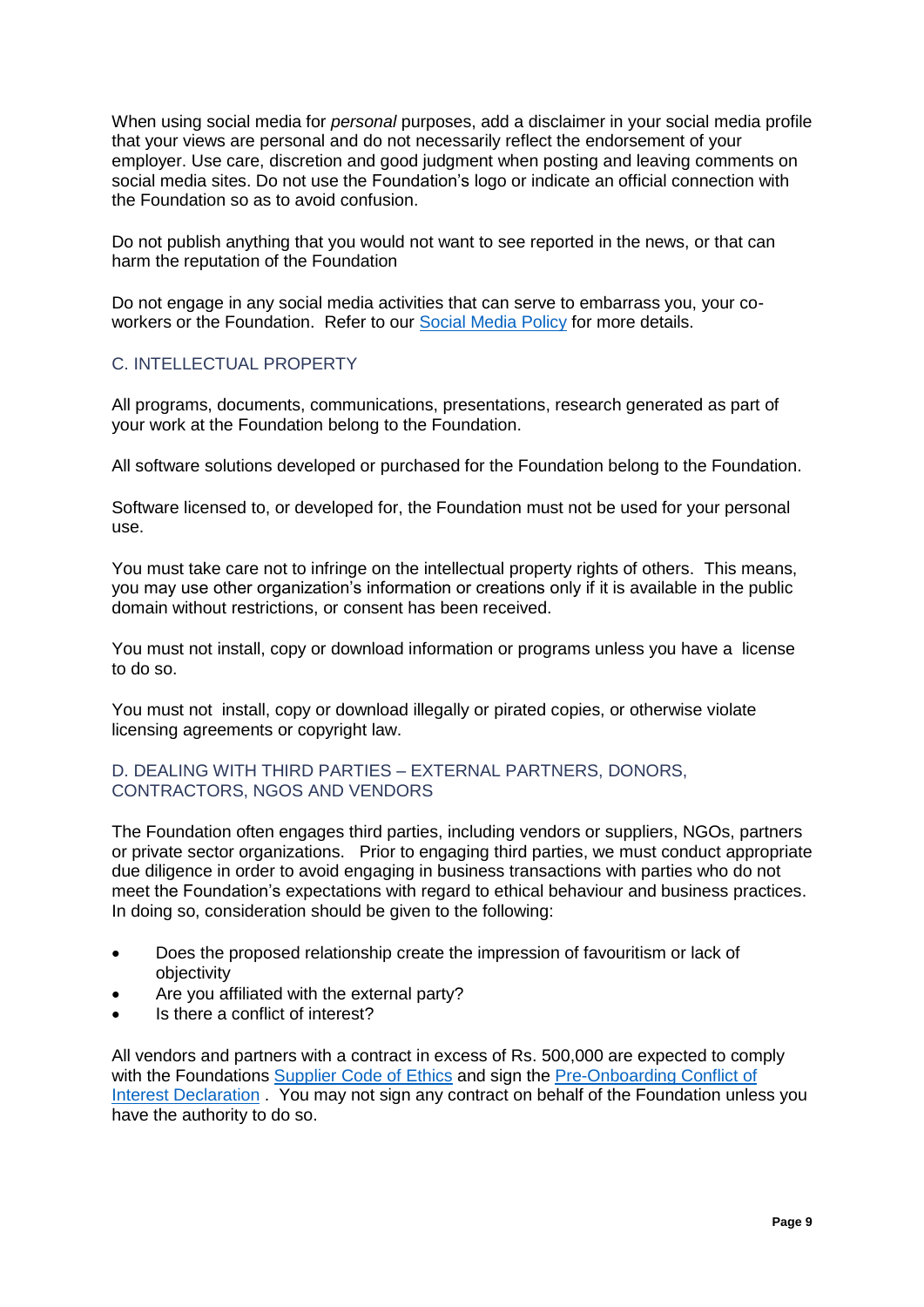#### **BEHAVIOR TOWARDS OTHERS – RESPECT AND TOLERANCE**

The Foundation partners with a number of international organizations, universities, governments, non-governmental organisations, corporates and other entities. Our partners expect us to role model ethical standards. You are therefore expected to demonstrate at all times respect, tolerance and professional behaviour towards your colleagues and others, both within and outside of the Foundation.

Your behaviour reflects directly on the Foundation. It has an impact on the Foundation's credibility and reputation, which in turn, effects the willingness of donors and partners to continue their engagement with us.

## A. ENCOURAGE DIVERSITY

At the Foundation, we welcome people from different backgrounds and cultures. We expect you to respect people for their differences. We expect you to value these differences and the contribution diversity of language religion, culture and customs make to the work that we do. We expect you to respect local culture and abide by local laws, where local culture and traditions are in conflict with human rights (for example, if local culture promotes inequality based on caste) your behaviour must be guided by the Foundation policy.

#### B. NO SEXUAL EXPLOITATION OR ABUSE

The nature of our work at the Foundation puts us in contact with people in the communities we serve where there is often great disparity in economic and social power between Foundation staff and the individuals among the public we serve.

Sometimes people we serve or with whom we work may be very susceptible, weak or helpless. You have a particular duty of care to protect the vulnerable and treat people with respect and dignity at all times.

The Foundation has a zero tolerance Policy for the Protection against Sexual Exploitation and Abuse (PSEA). You are prohibited from taking advantage or exploiting others for sexual or other illicit purposes, both in the workplace and outside.

Sexual exploitation includes an actual or attempted use or abuse of a position of power or trust for sexual purposes.

Sexual abuse includes an actual or threatened physical intrusion of a sexual nature, through force coercion.

Exchange of money, employment, food, goods or services or other preferential treatment for sex, sexual favours or other exploitative behaviour is expressly prohibited.

Sexual activity with persons under the age of 18 is also prohibited, regardless of the local age of majority or of consent. Mistaken belief of the age of a person is NO defence.

For more information refer to our policy [Prevention of Sexual Exploitation and Abuse.](http://thepromisefoundation.org/files/documents/e306431c-4b89-4566-a17e-bd494104bfab.pdf)

#### C. NO HARASSMENT OR ABUSE OF AUTHORITY

The Foundation does not tolerate harassment – sexual or otherwise - or abuse of authority. We all must behave in a manner that is free of intimidation, hostility, offence and any form of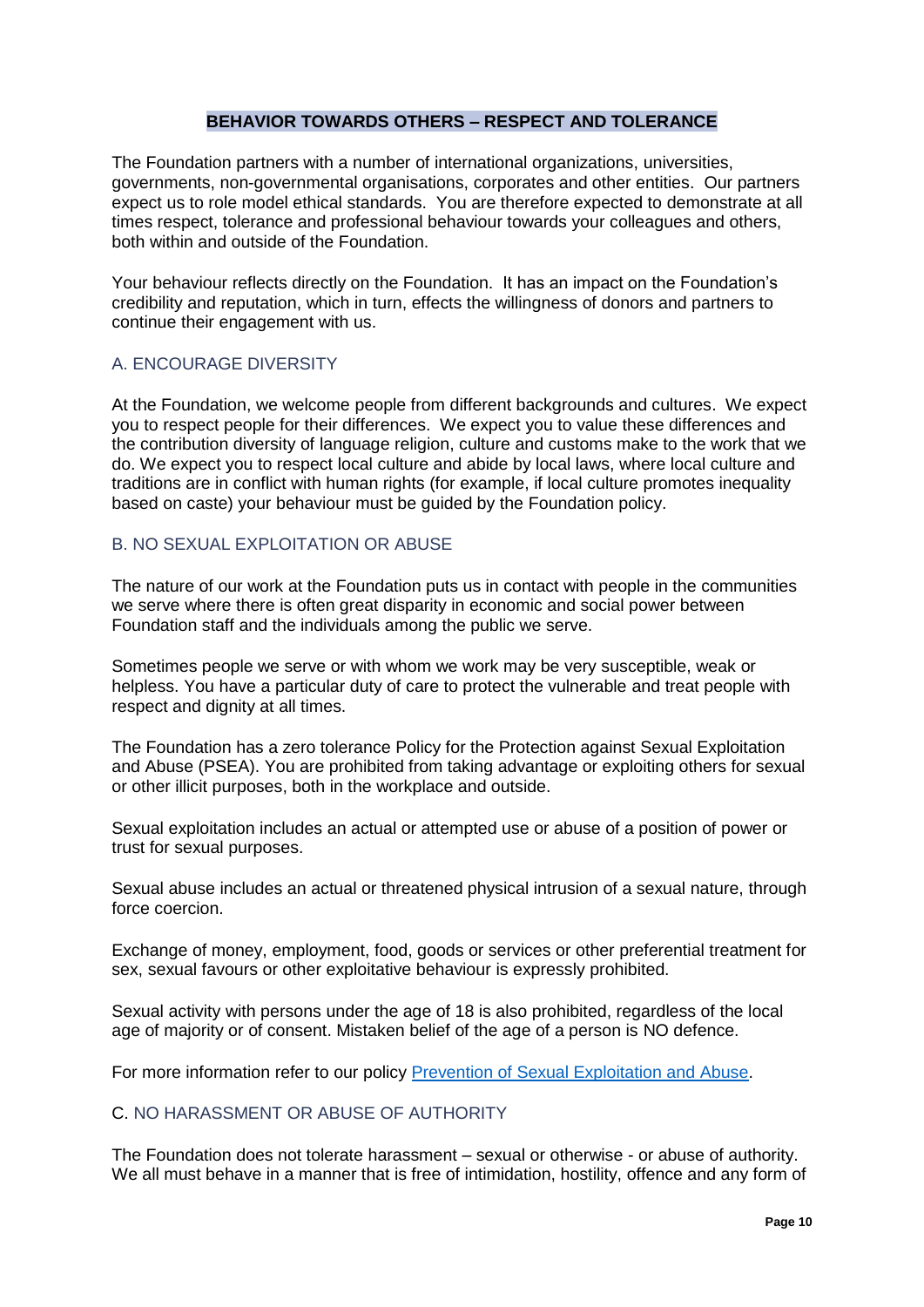harassment or abuse. We expect you to be respectful to your colleagues and treat them fairly.

**Workplace harassment** includes bullying and is considered improper and unwelcome conduct. It includes words or actions that can reasonably be expected to cause offense or humiliation to another person, to marginalize or exclude a person, or to unreasonably disrupt that person's work. For more information refer to our policy on [Anti-Harassment.](http://thepromisefoundation.org/files/documents/bc7022e8-371f-417b-914b-cfd18b83b4bc.pdf)

**Sexual harassment** is any unwelcome sexual advance, a request for sexual favour, or any other behaviour of a sexual nature that can reasonably be expected to cause offense or humiliation to another person. For more information refer to our policy on [Sexual Harassment](http://thepromisefoundation.org/files/documents/fda69915-e069-4450-813d-4831609fa0bc.pdf) and our policy on [Prevention of Sexual Exploitation and Abuse.](http://thepromisefoundation.org/files/documents/e306431c-4b89-4566-a17e-bd494104bfab.pdf)

**Abuse of authority** is the improper use of one's position of influence or power, including the use of power for personal gain. Foundation staff must not abuse their authority or position such that it is offensive, humiliating, embarrassing or intimidating to another person.

#### D. NO DISCRIMINATION

The Foundation treats all individuals as equal and worthy of regard without discrimination. We expect you to do so as well. As such, you must not engage in any unfair differential treatment based on:

- Race
- **Ethnicity**
- Creed
- Social or political background or affiliation
- Colour
- **Nationality**
- Religion
- Age
- Gender
- **Disability**
- Physical attributes
- Marital status
- Family size
- Sexual preference or orientation
- Social origin
- Class or Caste

When evaluating job applicants, you must consider only the objective, job-related criteria such as experience, skills and integrity to determine who will best fill the needs of the Foundation.

## **OUR POSITION ON DRUGS AND ALCOHOL**

The misuse and abuse of drugs and alcohol, both legal and illegal is prohibited as it interferes with creating a safe and productive work environment.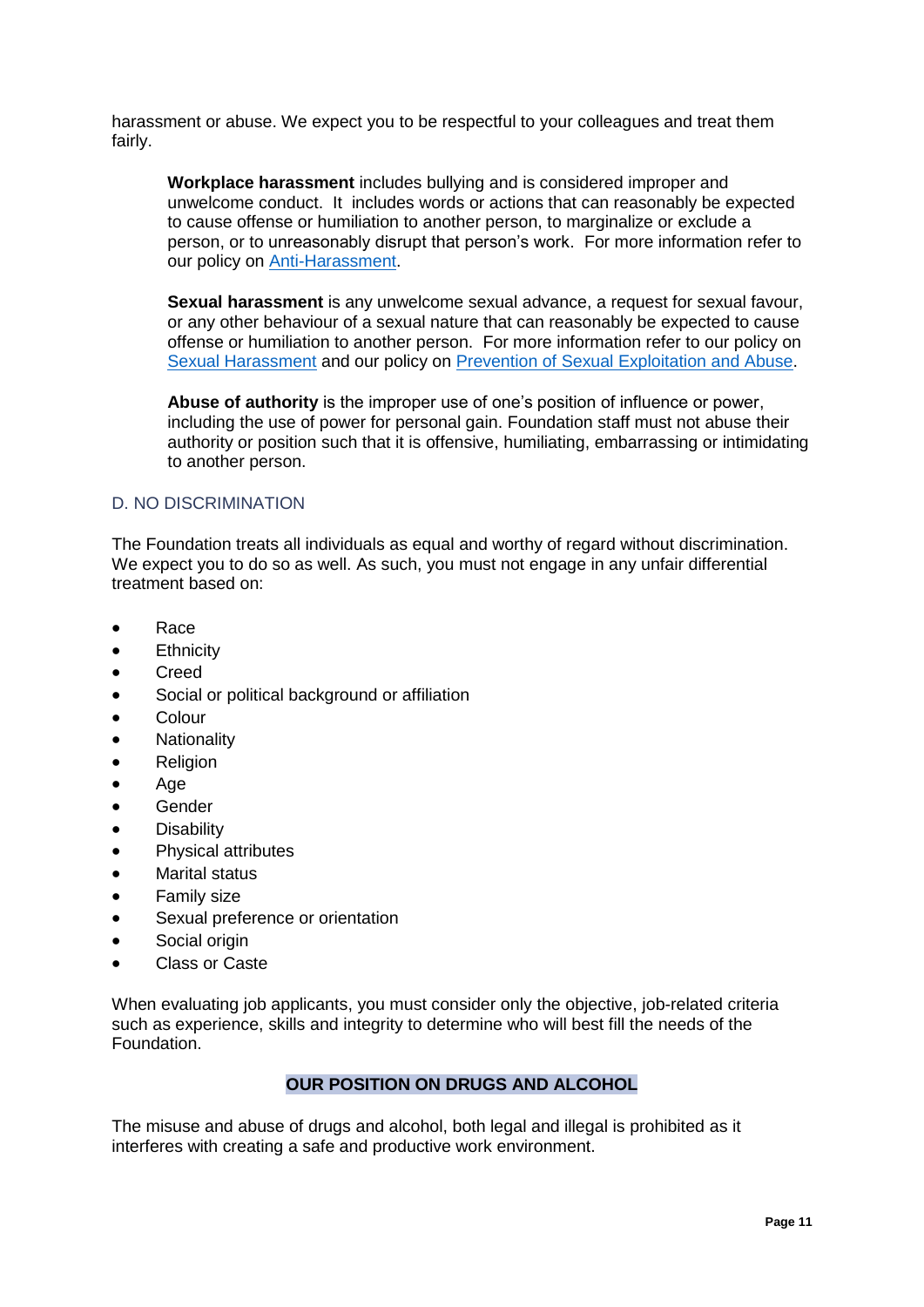The Foundation prohibits the use, possession, distribution or sale of illegal drugs by its staff. Staff are not to conduct Foundation business while under the influence of illegal drugs or alcohol.

Use of prescription drugs is permitted, provided that its use does not pose a risk to the employee or others and does not impair the employee's ability to perform his or her work safely. As per the quidelines provided in the [Safety in Fieldwork Policy,](http://thepromisefoundation.org/files/documents/035c7826-6e0d-4167-a716-a256f6a91395.pdf) you are required to keep the Director informed of any prescription drugs you might be taking, that could affect your work in the field.

## **OUR POSITION ON CONDUCT OUTSIDE OF WORK AND POST-EMPLOYMENT RESTRICTIONS**

## A. OUTSIDE OF WORKING HOURS

As an employee of the Foundation, how you conduct yourself in your private life reflects upon how others view the Foundation. We expect all staff will embody the Foundation's values in all that they do and say both inside and outside the workplace. This means that you must not act in ways that can bring disrepute to the Foundation, compromise its interests, or undermine its position. You are also expected to obey local laws and honour your private legal commitments.

# B. POST-EMPLOYMENT RESTRICTIONS

You have a perpetual obligation to maintain the confidentiality of proprietary and other nonpublic information that you acquired through your work at the Foundation. Whether you resign, retire, or are involuntarily terminated, your obligations of confidentiality do not cease when your service ends. Please read our [Confidentiality Policy](http://thepromisefoundation.org/files/documents/fb4ad1b3-8567-40c3-a4a5-e6f0612db268.pdf) for more details.

# **YOU HAVE A DUTY TO COMPLY**

# DUTY TO COMPLY

The Foundation is subject to the laws, rules or regulations of the jurisdictions in which we operate. We have established policies and practices to govern your/our behaviour. Ignorance is no excuse - you are expected to know and obey the rules and standards that apply to you. If you are unsure of what to do, or whether a particular rule or policy applies to you, seek guidance from your manager.

You are obligated to follow policy even when another individual does not, including your management. If you are asked to do something that you know, or believe, violates a rule or policy you are expected to refuse to do so.

## OBLIGATIONS AT EVERY LEVEL

Leaders are no different than entry level staff; we are all bound by the same ethical standards of the Foundation. Leaders, however, have a special obligation to act as role models and set the "tone at the top". This includes mid-level managers whose day-to-day responsibilities put them in close contact with staff.

All managers and supervisors are expected to provide advice and guidance, to support good conduct, and foster a culture where staff feel free to raise concerns, ask questions and make suggestions without fear of reprisal or retaliation.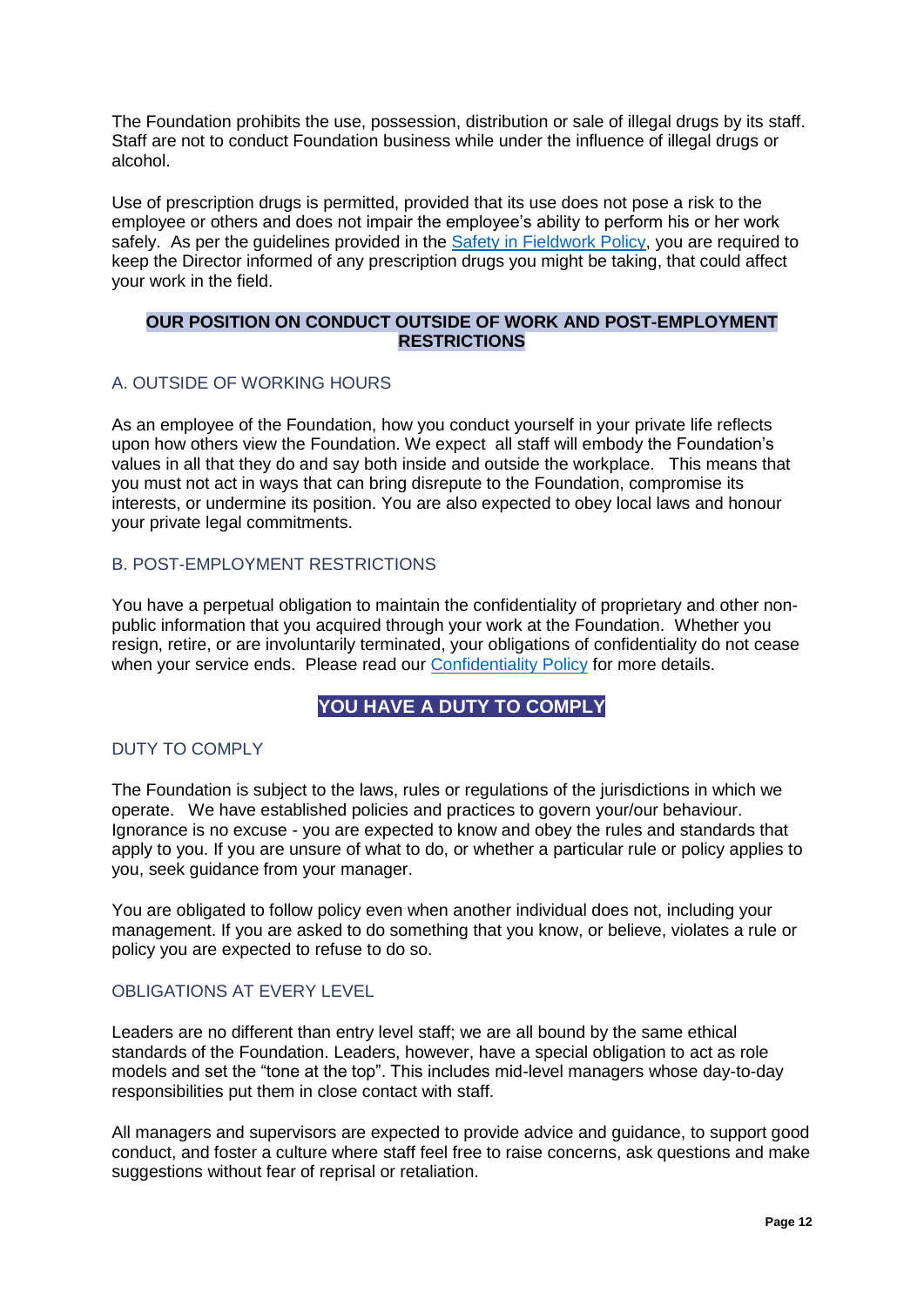We are not only responsible for our own actions, or inactions, we are also responsible for influencing the behaviour of our co-workers and peers.

# **CONSEQUENCES OF NON-COMPLIANCE**

Integrity is doing the right thing, even if no one is watching. It is our expectation that staff should be honest and engage in good, appropriate, ethical behaviour.

If you are found to have violated rules, regulations, policies, standards, or local laws, you may be subject to discipline up to and including demotion, loss of privileges summary dismissal or termination of your contract/employment. In some cases this may include referral to local law enforcement authorities.

#### **REPORTING WRONGDOING AND PROTECTION FROM RETALIATION**

## YOU HAVE A DUTY TO REPORT

#### **If you see something, say something.**

This means that management and leaders must maintain an open-door, speak up culture, where staff and other personnel can approach them with their concerns, without fear of punishment or loss of confidentiality. If you see, or suspect, that a Foundation staff member or other personnel, or a vendor, supplier, partner, NGO or anyone else is acting or has acted improperly (or if you receive credible information from someone else that leads you to believe there may be improper activity taking place, such as harassment, fraud or corruption etc.), *you have an obligation to report the suspected misconduct without fear of reprisal or retribution*.

Speak to your manager or, if you have concerns raising the matter with your manager, speak to another manager. Alternatively, you may contact the Ethics Committee directly at [poshcommittee@thepromisefoundation.org.](mailto:poshcommittee@thepromisefoundation.org)

Due to the small size of our office, anonymous reports will not be investigated, and we offer all or staff protection against retaliation to remove any fear of reporting wrongdoings or misconduct. You have the option to approach the Ethics Committee for confidential advice at [poshcommittee@thepromisefoundation.org.](mailto:poshcommittee@thepromisefoundation.org) The Ethics Committee cannot be compelled to disclose the matter you discuss, or the fact that you sought its guidance.

#### PROTECTION FROM RETALIATION

The Foundation supports an open environment and actively promotes "whistleblowing". This means we encourage you to come forward, speak out and speak up about concerns you may have of possible misconduct, harassment, fraud, discrimination, abuse of authority, or other wrongdoing. Reporting in good faith is viewed as taking *positive* action, and is seen as *you* protecting the best interests of the Foundation and its partners. For more information refer to [Protection Against Retaliation Policy](http://thepromisefoundation.org/files/documents/784133c6-8da8-46b3-a85f-b840644a9d93.pdf)

#### **WHISTLEBLOWER PROTECTION**

You are encouraged to make good faith reports of wrongdoing without fear of punishment or retaliation. The Foundation supports a culture where employees can speak-up and feel comfortable raising their concerns. Under the Foundation's [Protection Against Retaliation](http://thepromisefoundation.org/files/documents/784133c6-8da8-46b3-a85f-b840644a9d93.pdf)  [Policy,](http://thepromisefoundation.org/files/documents/784133c6-8da8-46b3-a85f-b840644a9d93.pdf) the Ethics Committee is empowered to protect staff, contractors, interns from